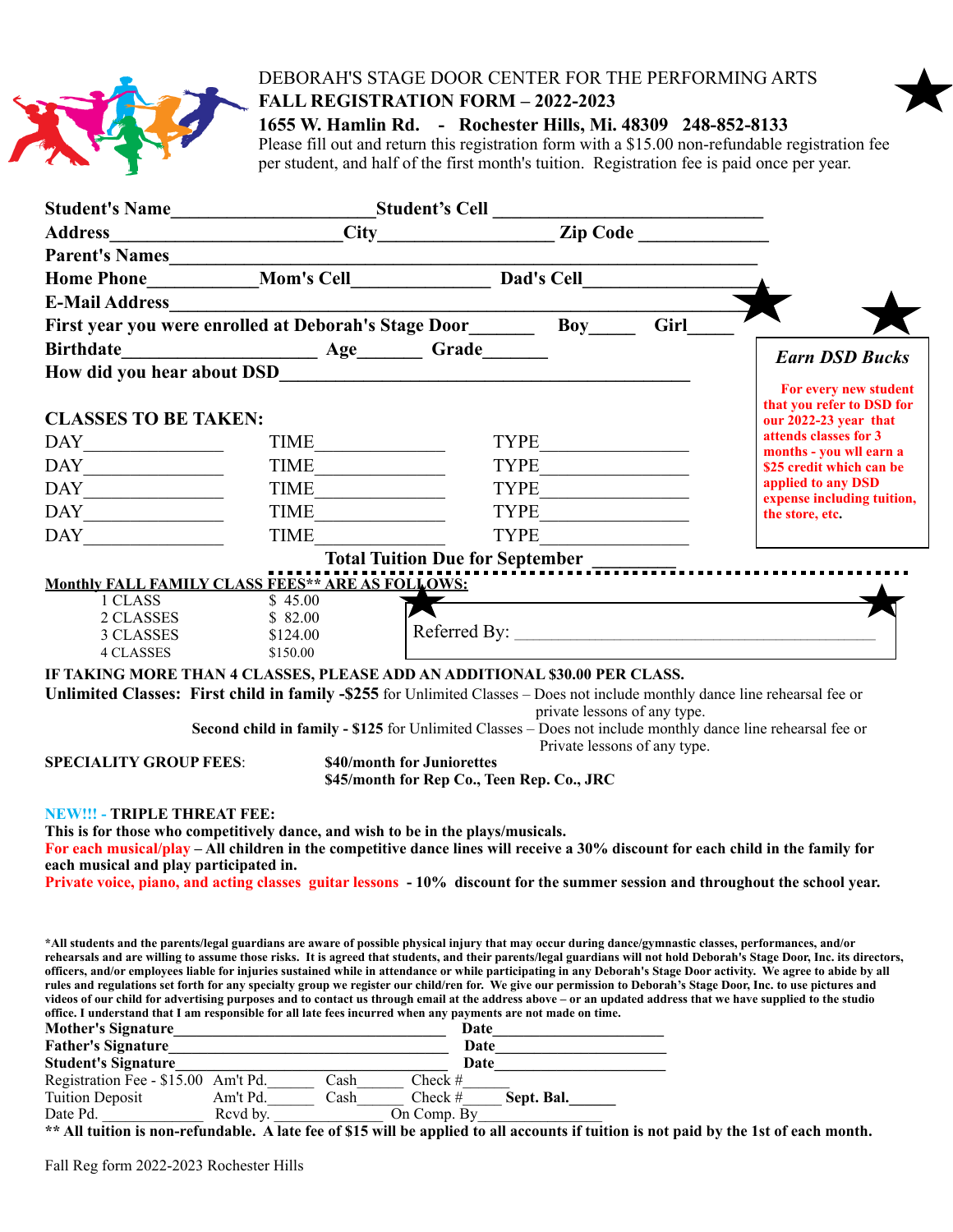# Deborah's Stage Door – Fall Schedule 2022-2023 Fall Classes Begin September 12th, 2022

## **Monday**

| $5:15-6:00$ pm               | Combo Class (Tap/Ballet)                    | Ages $4-6$      | LG         |
|------------------------------|---------------------------------------------|-----------------|------------|
| $5:15-6:00$ pm               | Turns/Leap/Jumps Adv                        | Ages 12-18      | <b>DTA</b> |
| $5:15-6:00$ pm               | Musical Theatre (Acting With Music)         | Ages $5-10$     | <b>TBA</b> |
| $6:00-6:45$ pm               | Tap Advanced                                | Ages $12 \& Up$ | <b>DTA</b> |
| $6:00-6:45$ pm               | Contemporary                                | Ages $10 \& Up$ | LG         |
| $6:00-6:45$ pm               | Musical Theatre (Acting With Music)         | Ages 11 $&$ Up  | <b>TBA</b> |
| $6:00-6:45$ pm               | Tap/Tumbling                                | Ages 5-9        | LG         |
| $6:45-8:00 \text{ pm}$       | <b>Ballet Violet Adv</b>                    | Ages 13-18      | LG         |
| $6:45-7:30$ pm               | Cheernastics                                | Ages $5-10$     | <b>TBA</b> |
| $6:45-7:30$ pm               | Ballet/Tumbling                             | Ages 5-9        | <b>DTA</b> |
| $7:30-8:15 \text{ pm}$       | Adult Jazz                                  | Adult           | <b>TBA</b> |
| $8:00 - 8:30$ pm             | Pointe                                      | Ages 14-18      | LG         |
|                              |                                             |                 |            |
|                              |                                             |                 |            |
| <b>Tuesday</b>               |                                             |                 |            |
| $9:30-10:15$ am Tap/Tumbling |                                             | Ages 3.5-6      | LG         |
| $9:30-10:15$ am              | <b>Adult Tap</b>                            | Adult           | EB         |
| $10:15 - 11:00$              | <b>Adult Ballet</b>                         | Adult           | LG         |
| $10:15 - 11:00$              | Ballet/Tumbling                             | Ages 3.5-6      | EB         |
|                              | 11:00-11:45am Preschool Rhythm (Tap/Ballet) | Ages 2-4.5      | LG         |
| $4:30-5:15$ pm               | Lyrical                                     | Ages 5-9        | EB         |
| $5:15-6:00$ pm               | Ballet/Tumbling                             | Ages 4-6        | LG         |
| $5:15-6:00$ pm               | Tap Non-Comp & Comp                         | Ages 9-14       | EB         |
| $5:15-6:00 \text{ pm}$       | Tap Non-Comp & Comp                         | Ages 5-9        | SG         |
| $5:15-6:00$ pm               | Jazz/Tumbling                               | Ages 5-9        | <b>TBA</b> |
| $5:15-6:00$ pm               | Acting                                      | Ages 5-9        | <b>TBA</b> |
| $6:00-6:45$ pm               | <b>Ballet</b>                               | Ages 9-12       | LG         |
| $6:00-6:45$ pm               | Jazz Non-Comp & Comp                        | Ages 10-14      | <b>DTA</b> |
| $6:00-6:45$ pm               | Jazz Non-Comp & Comp                        | Ages 5-9        | SG         |
| $6:00-6:45$ pm               | Preschool Rhythm (Tap/Ballet)               | Ages 2-4.5      | EB         |
| $6:00-6:45$ pm               | Acting                                      | Ages $8-18$     | <b>TBA</b> |
| $6:00-6:45$ pm               | Tap/Tumbling                                | Ages $4-6$      | <b>SD</b>  |
| $6:45-7:30$ pm               | <b>Ballet</b>                               | Ages 5-9        | EB         |
| $6:45-7:30$ pm               | Cheernastics                                | Ages $5-10$     | SG         |
| $6:45-7:30$ pm               | Hip Hop Non-Comp & Comp                     | Ages 5-9        | <b>SD</b>  |
| 6:45-7:30 pm                 | Lyrical Non-Comp & Comp                     | Ages $8-14$     | EB         |
| $7:30-8:15$ pm               | Hip Hop                                     | Ages 10-14      | <b>SD</b>  |
|                              |                                             |                 |            |
| <b>Wednesday</b>             |                                             |                 |            |
|                              | 10:00-10:45am Preschool Rhythm (Tap/Ballet) | Ages 2-4.5      | EB         |
| 10:00-10:45am Jazz/Tumbling  |                                             | Ages 3.5-6      | LG         |
|                              | 10:45-11:30am Ballet/Tumbling               | Ages 3.5-6      | LG         |
| $4:30-5:15 \text{ pm}$       | Turns/Leaps                                 | Ages $10 \& Up$ | <b>DTA</b> |
| $4:30-5:15$ pm               | Hip Hop                                     | Ages 10-16      | <b>CM</b>  |
| 5:15-6:00 pm                 | Combo Class (Tap/Ballet)                    | Ages $4-6$      | LG         |
| 5:15-6:00 pm                 | Jazz/Tumbling                               | Ages 5-9        | DS         |
| $5:45-7:00$ pm               | <b>Ballet Violet</b>                        | Ages $14 \& Up$ | LG         |
|                              |                                             |                 |            |
| $6:00-6:45$ pm               | Hip Hop Non-Comp & Comp                     | Ages 5-9        | <b>CM</b>  |
| $6:00-6:45$ pm               | Tap Beg/Int                                 | 11 $&$ Up       | EB         |
| $6:00-6:45$ pm               | Tap                                         | Ages 5-9        | DS         |
| $6:00-6:45$ pm               | Lyrical Non-Comp/Comp                       | Ages 7-11       | TBA        |
| $6:45-7:30$ pm               | <b>Ballet</b>                               | Ages 5-9        | DS         |
| $6:45-7:30 \text{ pm}$       | Hip Hop Non-Comp/Comp                       | Ages $10 \& Up$ | <b>CM</b>  |
| $7:00-8:00$ pm               | <b>Ballet Taupe Int</b>                     | Ages 11 & Up    | LG         |
| $7:00-7:45$ pm               | Lyrical Adv                                 | Ages $14 \& Up$ | <b>DTA</b> |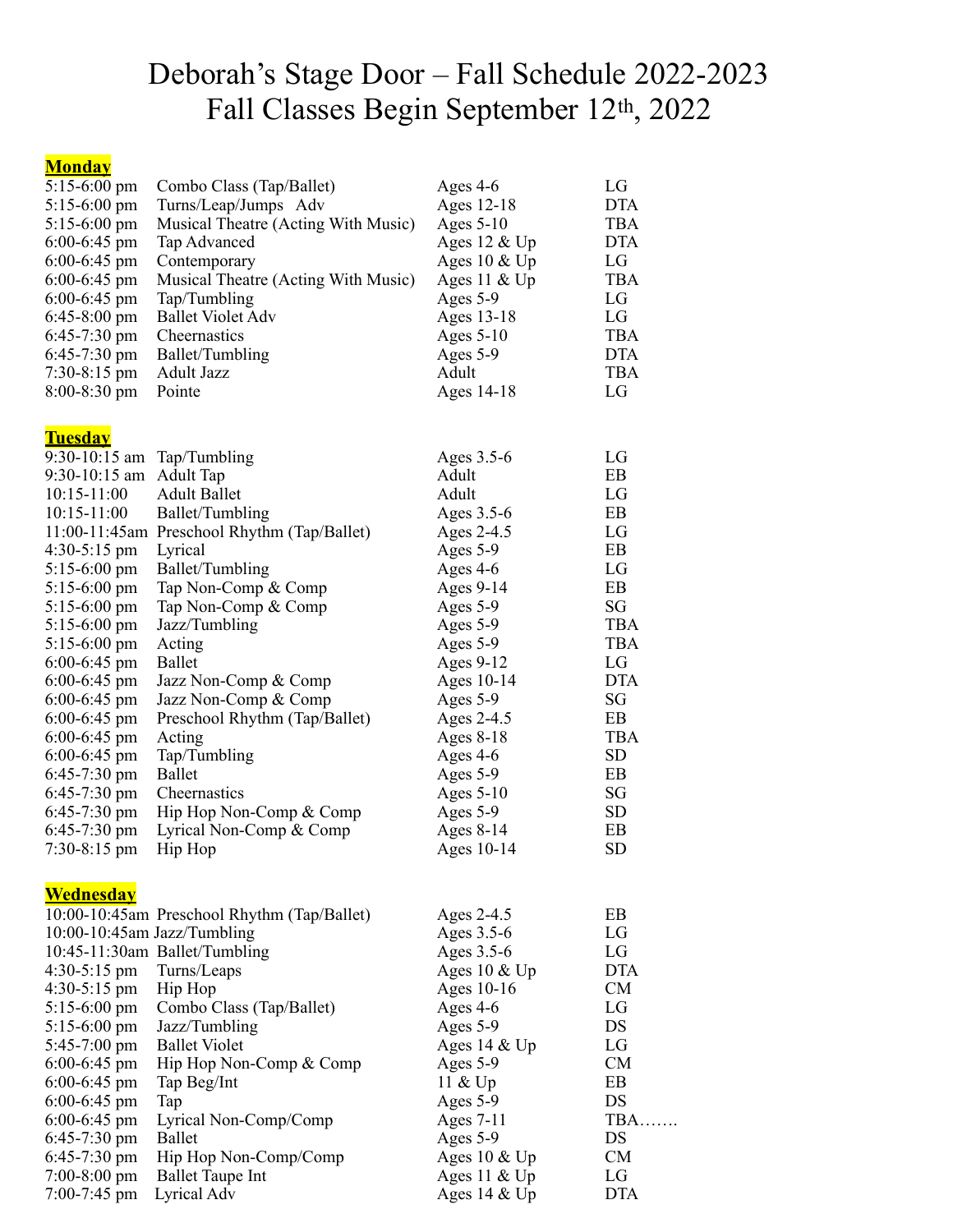| 7:30-8:15 pm<br>7:45-8:30 pm<br>$8:00 - 8:45$                                                                                                                                                                                                                                                                                                         | $Jazz - Non-Comp/Comp$<br>Hip Hop Non-Comp/Comp<br><b>Adult Hip Hop</b>                                                                                                                                                                                                                                                              | Ages 11 $&$ Up<br>Ages 11-18<br>Adult                                                                                                                                                                                                                | <b>TBA</b><br><b>CM</b><br>LG                                                                                                        |
|-------------------------------------------------------------------------------------------------------------------------------------------------------------------------------------------------------------------------------------------------------------------------------------------------------------------------------------------------------|--------------------------------------------------------------------------------------------------------------------------------------------------------------------------------------------------------------------------------------------------------------------------------------------------------------------------------------|------------------------------------------------------------------------------------------------------------------------------------------------------------------------------------------------------------------------------------------------------|--------------------------------------------------------------------------------------------------------------------------------------|
| <b>Thursday</b><br>$4:30-5:15$ pm<br>$4:30-5:15$ pm<br>$5:15-6:00 \text{ pm}$<br>$5:15-6:00$ pm<br>$5:15-6:00 \text{ pm}$<br>$5:15-6:00$ pm<br>$6:00-6:45$ pm<br>$6:00-6:45$ pm<br>$6:00-6:45$ pm<br>$6:00-6:45$ pm<br>$6:00-6:45$ pm<br>$6:45-7:45$ pm<br>$6:45-7:30$ pm<br>$6:45-7:30$ pm<br>$6:45-7:30$ pm<br>$6:45-7:30$ pm                       | <b>Ballet Beg/Int</b><br>Tumbling<br><b>JRC</b> Rehearsal<br>Combo Class (Tap/Ballet)<br>Tap/Tumbling<br>Tumblng<br><b>JRC</b> Jazz<br>Hip Hop/Tumbling<br>Jrtte Rehearsal<br>Tap/Tumbling<br>Jazz/Tumbling<br><b>Ballet Magenta</b><br>Ballet/Tumbling<br>Preschool Rhythm (Tap/Ballet)<br>Combo Class (Tap/Ballet)<br>Jazz/Hip Hop | Ages 6 & Up<br>Ages 8-13<br>Ages $6-11$<br>Ages $4-6$<br>Ages 4-9<br>Ages 4-9<br>Ages $6-11$<br>Ages 5-9<br>Ages 6-9<br>Ages $4-6$<br>Ages $4-6$<br>Ages 7-11<br>Ages 4-6<br>Ages 2-4.5<br>Ages 4-6<br>Ages 4-9                                      | LG<br>SG<br><b>DTA</b><br>LG<br><b>TBA</b><br>SG<br><b>DTA</b><br>LG<br>EB<br>SG<br>LL<br>LG<br>SG<br><b>DTA</b><br>LL<br><b>TBA</b> |
| <u>Friday</u><br>$4:30-5:15$ pm<br>$5:15-6:00 \text{ pm}$<br>$6:00-6:45$ pm<br>$6:45-7:30 \text{ pm}$                                                                                                                                                                                                                                                 | Lyrical<br>Ballet Magenta Int<br><b>JRC</b> Tap<br>Turns                                                                                                                                                                                                                                                                             | Ages $6-10$<br>Ages 7-11<br>Ages 8 & Up<br>Ages $6-11$                                                                                                                                                                                               | LG<br>LG<br>LG<br>LG                                                                                                                 |
| <u>Saturday</u><br>8:00-9:00 am<br>$8:15-9:00 \text{ pm}$<br>$9:00 - 9:45$ pm<br>$9:00 - 10:00$<br>9:45-10:30 am Ballet<br>9:45-10:30 am $\;$ Hip Hop<br>9:45-10:45 am Jazz Adv<br>10:30-11:15am Hip Hop<br>10:30-11:30am Tap<br>10:30-11:15am Jazz/Tumbling<br>10:45-11:30am Tap Int/Adv<br>$11:15 - 12:00$ pm Jazz<br>12:00-12:45<br>$3:00-4:30$ pm | <b>Ballet Taupe</b><br><b>Tumbling Adv</b><br>Tumbling Beg/Int<br><b>Ballet Violet Adv</b><br>9:45-10:30 am Preschool Rhythm (Tap/Ballet)<br>10:30-11:30am Ballet Taupe Int<br>11:15-12:00pm Ballet/Tumbling<br>11:15-12:00pm Combo Class (Tap/Ballet)<br><b>TRC</b> Rehearsal<br>Rep Co Rehearsal                                   | Ages $9 &$ Up<br>Ages 9-18<br>Ages 9 & Up<br>Ages 14-18<br>Ages 6-9<br>Ages 2-4.5<br>Ages 5-9<br>Ages 11 $&$ Up<br>Ages 9 & Up<br>Ages 9-13<br>Ages 5-8<br>Ages 4-6<br>Ages 10-16<br>Ages $4-6$<br>Ages 3.5-6<br>Ages 5-9<br>Ages 9-15<br>Ages 14-18 | LG<br>KB<br>KB<br>LG<br>LG<br>EB<br>TBA<br>DTA<br>LG<br>TBA<br><b>TBA</b><br>EB<br>DTA<br>TBA<br>TBA<br>EB<br><b>DTA</b><br>DTA      |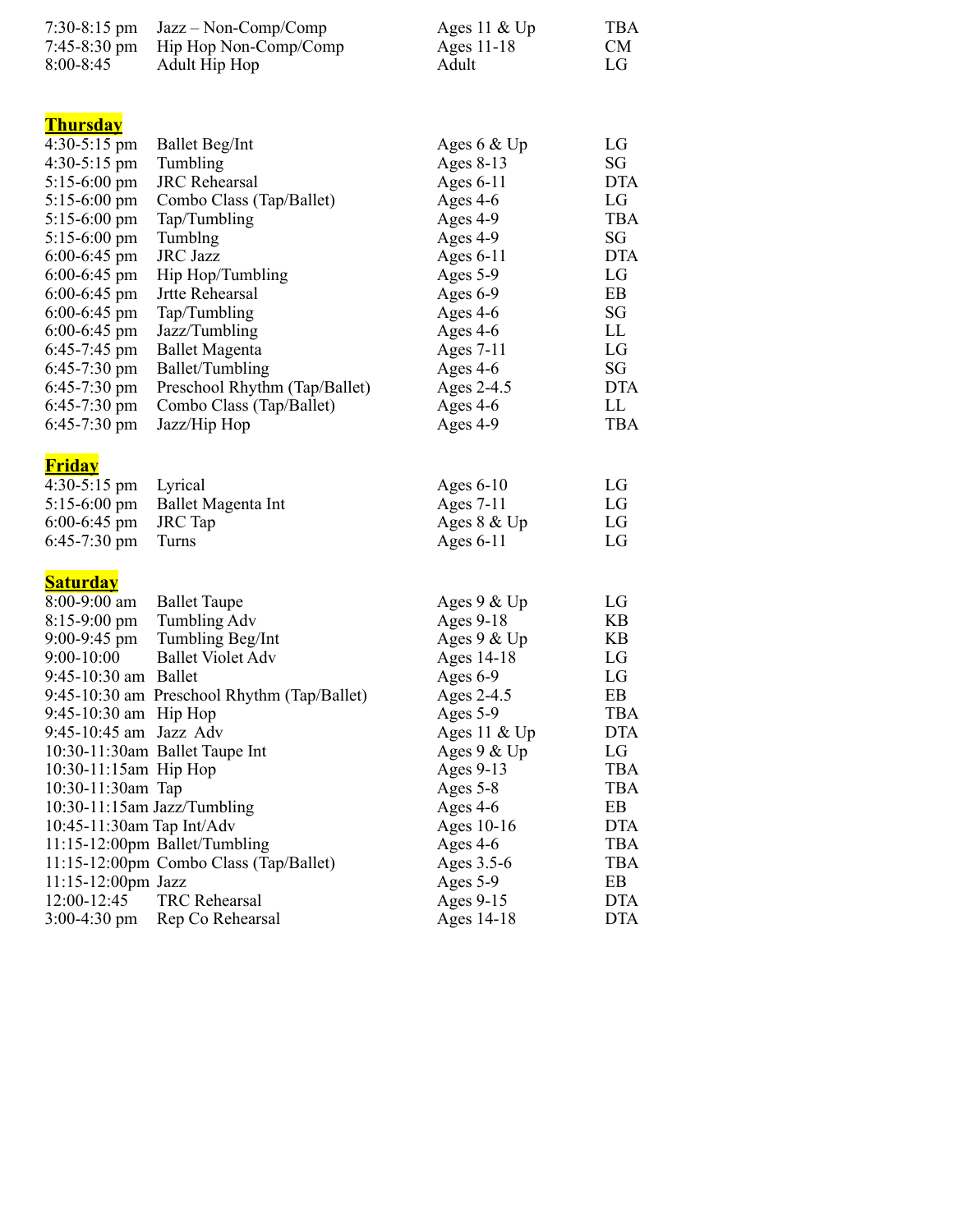## **DEBORAH'S STAGE DOOR CENTER FOR THE PERFORMING ARTS**

 **Fall Private Voice, Piano, Guitar & Ukelele Lessons AGES - 5 YEARS – ADULT**



**Session 1: September 12th – November 19th**

**Deborah's Stage Door is currently accepting registration for private voice, piano, guitar & ukulele music lessons. This is a 10 week session. Register now to save your spot!! Time slots fill up quickly!**

**Classes: Fees: Private Music (Voice /Piano/Guitar) ½ hour private lessons: \$330 for the 10 week session Monday – Thursday 4:00 p.m. - 8:00 p.m. Saturday 9:00 a.m. – 12:00 p.m.**

**Registration Fee - \$12.00**

**(If you paid a dance or gymnastics registration fee, this does not apply.)**

**A Special Multi-class/family discount – private music lessons only! 1st voice or instrument lesson per same week = \$330 for 10 weeks 2nd voice or instrument lesson per same week = \$300 for 10 weeks (This only applies if the lessons are taken in the same session)**

## **REGISTRATION FORM FOR SESSION 1 – September 12th – November 19th**

Please return this from with full payment. We need a separate form for each student and these classes are separate from your registration for dance classes. Please make checks payable to: *DSDDC. Tuition for these lessons is non-refundable and non-transferrable for any reason.*

| reuson.                                                                                                                                                                                                                            |                                                                     |                                                                                                                                                                                                                                     |           |                             |                |                                                                                                                                                                                                                                                                                                                                       |  |
|------------------------------------------------------------------------------------------------------------------------------------------------------------------------------------------------------------------------------------|---------------------------------------------------------------------|-------------------------------------------------------------------------------------------------------------------------------------------------------------------------------------------------------------------------------------|-----------|-----------------------------|----------------|---------------------------------------------------------------------------------------------------------------------------------------------------------------------------------------------------------------------------------------------------------------------------------------------------------------------------------------|--|
| Student's Name                                                                                                                                                                                                                     |                                                                     |                                                                                                                                                                                                                                     |           |                             |                |                                                                                                                                                                                                                                                                                                                                       |  |
|                                                                                                                                                                                                                                    |                                                                     |                                                                                                                                                                                                                                     |           |                             |                |                                                                                                                                                                                                                                                                                                                                       |  |
|                                                                                                                                                                                                                                    |                                                                     |                                                                                                                                                                                                                                     | Grade     |                             |                |                                                                                                                                                                                                                                                                                                                                       |  |
|                                                                                                                                                                                                                                    |                                                                     |                                                                                                                                                                                                                                     |           |                             |                |                                                                                                                                                                                                                                                                                                                                       |  |
| Email: $\frac{1}{2}$                                                                                                                                                                                                               |                                                                     |                                                                                                                                                                                                                                     |           | Print Clearly               |                |                                                                                                                                                                                                                                                                                                                                       |  |
| studio office.                                                                                                                                                                                                                     |                                                                     |                                                                                                                                                                                                                                     |           |                             |                | I give my permission to DSD to contact me through email at the address above - or an updated address that I have supplied to the                                                                                                                                                                                                      |  |
| <b>Parent Signature:</b>                                                                                                                                                                                                           | <u> 1989 - Johann Stein, mars an deus Amerikaansk kommunister (</u> |                                                                                                                                                                                                                                     |           |                             |                |                                                                                                                                                                                                                                                                                                                                       |  |
| <b>Classes to be taken:</b>                                                                                                                                                                                                        |                                                                     |                                                                                                                                                                                                                                     |           |                             |                |                                                                                                                                                                                                                                                                                                                                       |  |
|                                                                                                                                                                                                                                    |                                                                     |                                                                                                                                                                                                                                     |           |                             |                |                                                                                                                                                                                                                                                                                                                                       |  |
| Day                                                                                                                                                                                                                                |                                                                     |                                                                                                                                                                                                                                     |           |                             |                |                                                                                                                                                                                                                                                                                                                                       |  |
|                                                                                                                                                                                                                                    |                                                                     |                                                                                                                                                                                                                                     |           |                             |                |                                                                                                                                                                                                                                                                                                                                       |  |
|                                                                                                                                                                                                                                    |                                                                     |                                                                                                                                                                                                                                     |           |                             | Total Am't Due |                                                                                                                                                                                                                                                                                                                                       |  |
| Date Amount Pd. Cash Check # Mastercard Visa Credit Card Number<br>Mastercard Visa Credit Card Number<br>Check # Concert Check # Cash Check # Cash Check # Cash Check # Cash Check # Cash Check # Cash Check # Cash Check # Cash C |                                                                     |                                                                                                                                                                                                                                     |           |                             |                |                                                                                                                                                                                                                                                                                                                                       |  |
|                                                                                                                                                                                                                                    |                                                                     |                                                                                                                                                                                                                                     |           |                             |                |                                                                                                                                                                                                                                                                                                                                       |  |
| Name of Cardholder (Please Print)                                                                                                                                                                                                  |                                                                     |                                                                                                                                                                                                                                     |           |                             |                |                                                                                                                                                                                                                                                                                                                                       |  |
| Signature of Cardholder                                                                                                                                                                                                            |                                                                     |                                                                                                                                                                                                                                     |           |                             |                |                                                                                                                                                                                                                                                                                                                                       |  |
|                                                                                                                                                                                                                                    |                                                                     |                                                                                                                                                                                                                                     |           |                             |                | *All students and the parents/legal guardians are aware of possible physical injury that may occur during dance/gymnastic classes, performances, and/or                                                                                                                                                                               |  |
|                                                                                                                                                                                                                                    |                                                                     |                                                                                                                                                                                                                                     |           |                             |                | rehearsals and are willing to assume those risks. It is agreed that students, and their parents/legal guardians will not hold Deborah's Stage Door, Inc. its directors,                                                                                                                                                               |  |
|                                                                                                                                                                                                                                    |                                                                     |                                                                                                                                                                                                                                     |           |                             |                | officers, and/or employees liable for injuries sustained or illnesses contracted or exposed to while in attendance or while participating in any Deborah's Stage<br>Door activity. We agree to abide by all rules and regulations set forth for any specialty group we register our children for. We give our permission to Deborah's |  |
|                                                                                                                                                                                                                                    |                                                                     |                                                                                                                                                                                                                                     |           |                             |                | Stage Door, Inc. to use pictures and videos of our child for advertising purposes and to contact us through email at the address above - or an updated address that                                                                                                                                                                   |  |
| we have supplied to the studio office. I understand that I am responsible for all late fees incurred when any payments are not made on time.                                                                                       |                                                                     |                                                                                                                                                                                                                                     |           |                             |                |                                                                                                                                                                                                                                                                                                                                       |  |
|                                                                                                                                                                                                                                    |                                                                     |                                                                                                                                                                                                                                     |           |                             |                |                                                                                                                                                                                                                                                                                                                                       |  |
|                                                                                                                                                                                                                                    |                                                                     |                                                                                                                                                                                                                                     |           |                             |                |                                                                                                                                                                                                                                                                                                                                       |  |
| <b>Student's Signature</b> experience of the state of the state of the state of the state of the state of the state of the state of the state of the state of the state of the state of the state of the state of the state of the |                                                                     |                                                                                                                                                                                                                                     |           | Date <u>_______________</u> |                |                                                                                                                                                                                                                                                                                                                                       |  |
| Registration Fee - \$15.00 Am't Pd. Cash                                                                                                                                                                                           |                                                                     |                                                                                                                                                                                                                                     | Check $#$ |                             |                |                                                                                                                                                                                                                                                                                                                                       |  |
|                                                                                                                                                                                                                                    |                                                                     |                                                                                                                                                                                                                                     |           | Check $\#$ Sept. Bal.       |                |                                                                                                                                                                                                                                                                                                                                       |  |
|                                                                                                                                                                                                                                    |                                                                     | <u>and</u> and the second second second second second second second second second second second second second second second second second second second second second second second second second second second second second secon |           |                             |                |                                                                                                                                                                                                                                                                                                                                       |  |
|                                                                                                                                                                                                                                    |                                                                     |                                                                                                                                                                                                                                     |           |                             |                | <b>Example 1 a.</b> The Barry Control by the Compton of The Compton of the Compton of the Compton of the Superior of Allen Compton of the Allen Compton of the Allen Compton of the Allen Compton of the Allen Compton of the Allen                                                                                                   |  |
| accounts if tuition is not paid on time.                                                                                                                                                                                           |                                                                     |                                                                                                                                                                                                                                     |           |                             |                |                                                                                                                                                                                                                                                                                                                                       |  |

VPG form 2022-2023 Rochester Hills